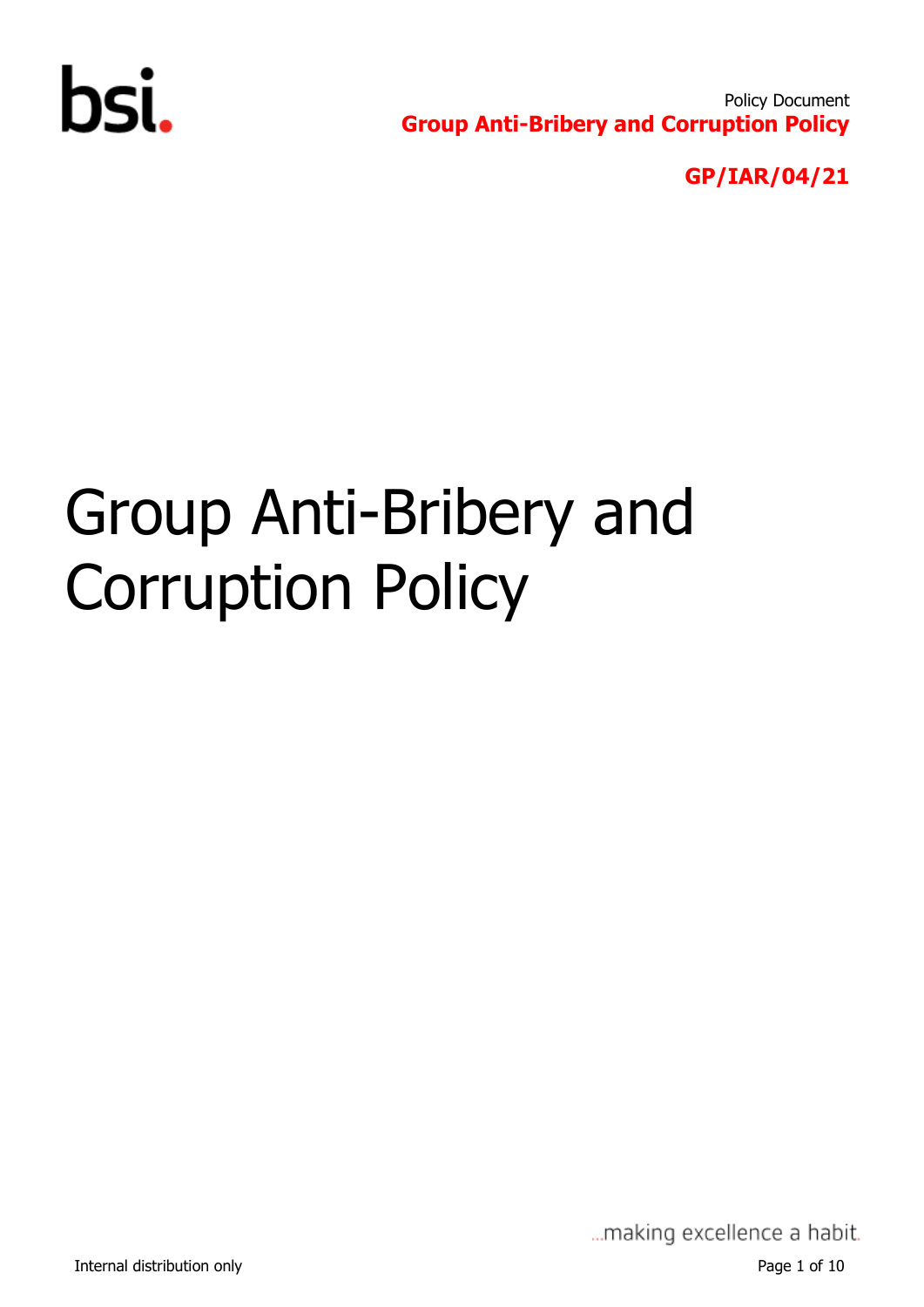

# **Policy Document Group Anti-Bribery and Corruption Policy** GP/IAR/04/21

#### **Contents**

| 1.  |  |
|-----|--|
| 2.  |  |
| 3.  |  |
| 4.  |  |
| 5.  |  |
| 6.  |  |
| 7.  |  |
| 8.  |  |
| 9.  |  |
| 10. |  |
| 11. |  |
| 12. |  |
| 13. |  |
| 14. |  |
| 15. |  |
|     |  |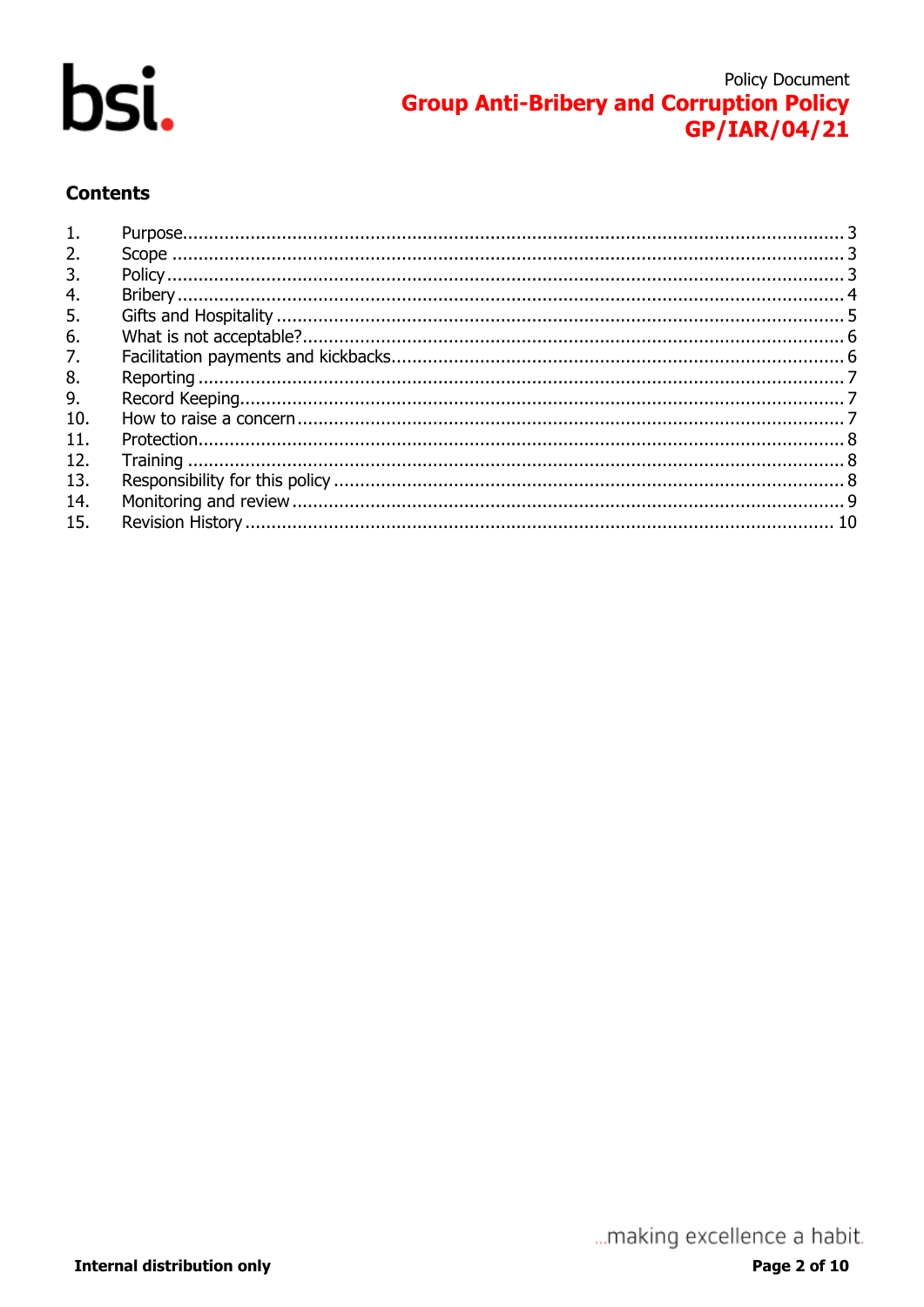

#### <span id="page-2-0"></span>**1. Purpose**

1.1 It is the policy of the British Standards Institution, together with its subsidiaries ("**BSI**") to conduct business in an honest and ethical manner. BSI operates a strict zero tolerance policy towards bribery and corruption in all its forms and is committed to acting professionally, fairly and with integrity in all its business dealings and relationships, wherever it operates, and implementing and enforcing effective systems to counter bribery.

The purpose of this policy is to state BSI's position on bribery and corruption and to provide information and guidance on recognising and dealing with bribery and corruption.

#### <span id="page-2-1"></span>**2. Scope**

2.1 This policy applies to all employees, External Resource and temporary resource (including but not limited to consultants, contractors and agency workers) ("**Personnel**") and any other person or organisation who performs services for or on behalf of BSI in any location around the world.

This policy is not part of any contract of employment and does not create contractual rights or obligations. It may be amended by BSI at any time.

#### **3. Aims**

- 3.1 The aims of this policy are to:
	- (a) set out our responsibilities, and of those working for us, in observing and upholding our position on bribery and corruption; and
	- (b) provide information and guidance to those working for us on how to recognise and deal with bribery and corruption issues.

In this policy, third party means any individual or organisation you come into contact with during the course of your work for BSI, and includes actual and potential clients, suppliers, distributors, business contacts, agents, advisers, government and public bodies, including their advisors, representatives and officials, politicians and political parties.

#### <span id="page-2-2"></span>**4. Policy**

4.1 It is BSI policy to maintain the highest standards of ethical behaviour in all of our business dealings worldwide. BSI is committed to conducting itself fairly, honestly and lawfully in all its business dealings and relationships globally. BSI has a zero-tolerance approach to bribery and corruption.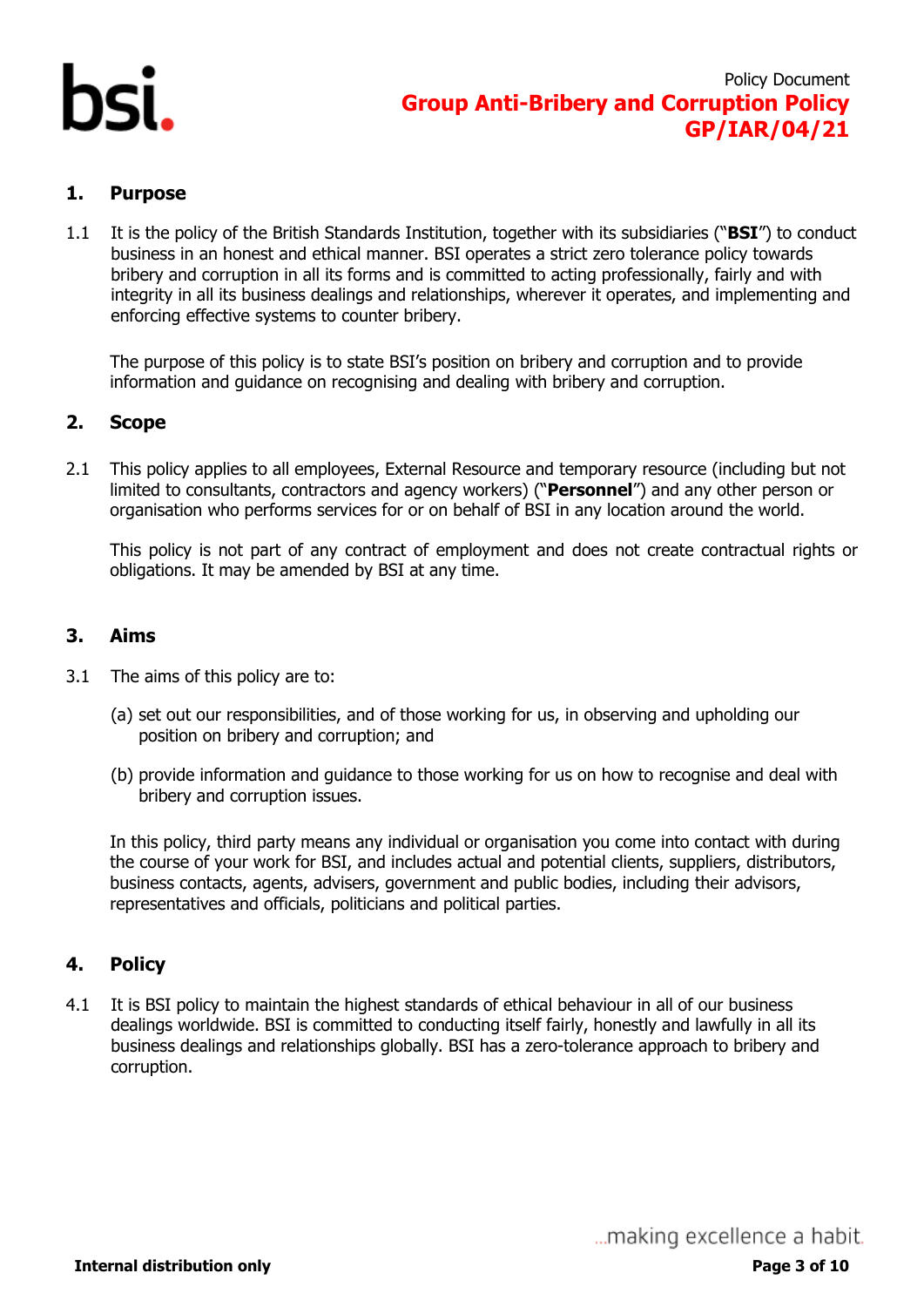

4.2 BSI is bound by the laws of the UK, including the Bribery Act 2010 which governs our conduct both in the UK and worldwide. BSI is also committed to upholding all laws relevant to countering bribery and corruption in all the jurisdictions in which we operate.

#### <span id="page-3-0"></span>**5. Bribery**

- 5.1 A bribe is an inducement or reward offered, promised or provided in order to gain any commercial, contractual, regulatory or personal advantage which is illegal, unethical, a breach of trust or the improper performance of a contract. Corruption is the misuse of entrusted power for personal gain.
- 5.2 Acts of bribery or corruption are designed to influence the individual in the performance of their duty and induce them to act contrary to those activities. Inducements can take the form of gifts, fees, rewards, jobs, internships, favours or other advantages.

#### **Examples:**

#### **Offering a bribe**

You offer the representative of a client a weekend away for him and his partner if the client agrees to extend our contract for another three years.

This would be an offence as you are making the offer to influence an improper performance of the client's impartiality towards its suppliers. BSI may also have committed an offence because the offer has been made to obtain business for BSI. It may also be an offence for the client representative to accept your offer.

#### **Receiving a bribe**

A supplier offers you a ticket to watch your favourite football team and makes it clear that it could be a regular occurrence if we continue to do business with them.

It is an offence for a supplier to make such an offer. It would be an offence for you to accept the offer as it would be seen as influencing an improper performance of your impartiality and good faith towards our suppliers.

#### **Bribing a foreign official**

You arrange for an additional payment to a foreign official to speed up an administrative process, such as updating official business registration or accreditation documents.

You commit the offence of bribing a foreign public official as soon as the offer is made. BSI may also be found to have committed an offence.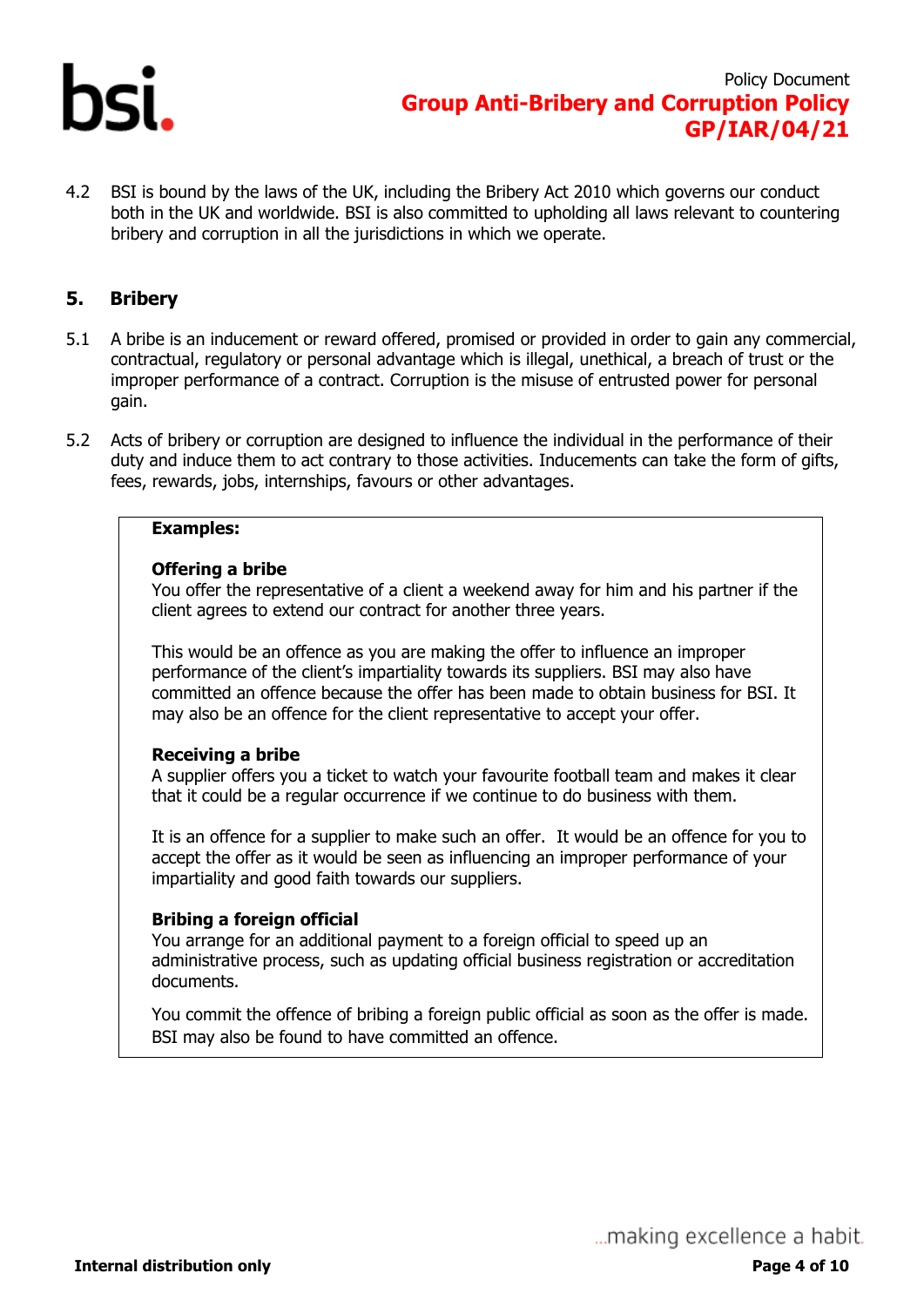# <span id="page-4-0"></span>**6. Gifts and Hospitality**

- 6.1 BSI's Code of Business Ethics states that "BSI Group employees, agents and other representatives are prohibited from giving or receiving money or gifts which could be construed as bribes." This policy does not prohibit normal and appropriate hospitality (given or received) to or from third parties.
- 6.2 From time to time, you may give or receive a gift that is meant to show friendship, appreciation or thanks to or from someone who does business with BSI. Generally speaking, giving or accepting gifts of low monetary value, such as corporate give-aways, consumables or other items of nominal value, is acceptable provided you don't ask for the gift and as long as it does not influence, or have the appearance of influencing, your objectivity or decision-making. As a general rule, if accepting a gift could cause you (or a reasonable person in your position) to feel an obligation, don't accept it.
- 6.3 Larger gifts are more likely to cause a conflict of interest. **Accordingly, the advance approval of your country or regional manager, or a member of the Group Executive is required in order to give or accept more than £60 (or US\$100 or equivalent) worth of gifts to or from a single source in any twelve-month period.** Among the factors to be considered in determining the appropriateness of a gift over this amount will be whether the gift is customary in the particular geography or industry concerned and openly given without any expectation or realization of special advantage.
- 6.4 Corporate hospitality, such as business lunches, dinners, drinks, hospitality at a sports or social event or other meetings in a social context are not considered to be gifts if a significant purpose of the meeting is business-related and your participation is in the ordinary course of business and is usual and customary. This can be a tricky area. If you are given tickets to a sporting event for your personal use, this would be considered a gift. If you attend an event with clients, business partners or suppliers, it would ordinarily not be considered a gift unless this occurs with a frequency that suggests a business purpose is not valid. If you have any doubts about your participation in such events, they should be discussed with your country or regional manager or a member of the Group Legal or Corporate Compliance teams.
- 6.5 BSI understands that the practice of giving business gifts varies between countries and regions and what may be normal and acceptable in one region may not be in another. The test to be applied is whether in all the circumstances the gift or hospitality is reasonable and justifiable. The intention behind the gift should always be considered. For example, there is a difference between accepting a 'corporate gift' (such as a traditional mark of friendship between companies, which may sit on display in your office) and a 'personal gift' (which you might take home or enjoy personally) that might have the appearance of influencing your objectivity or impartial judgement.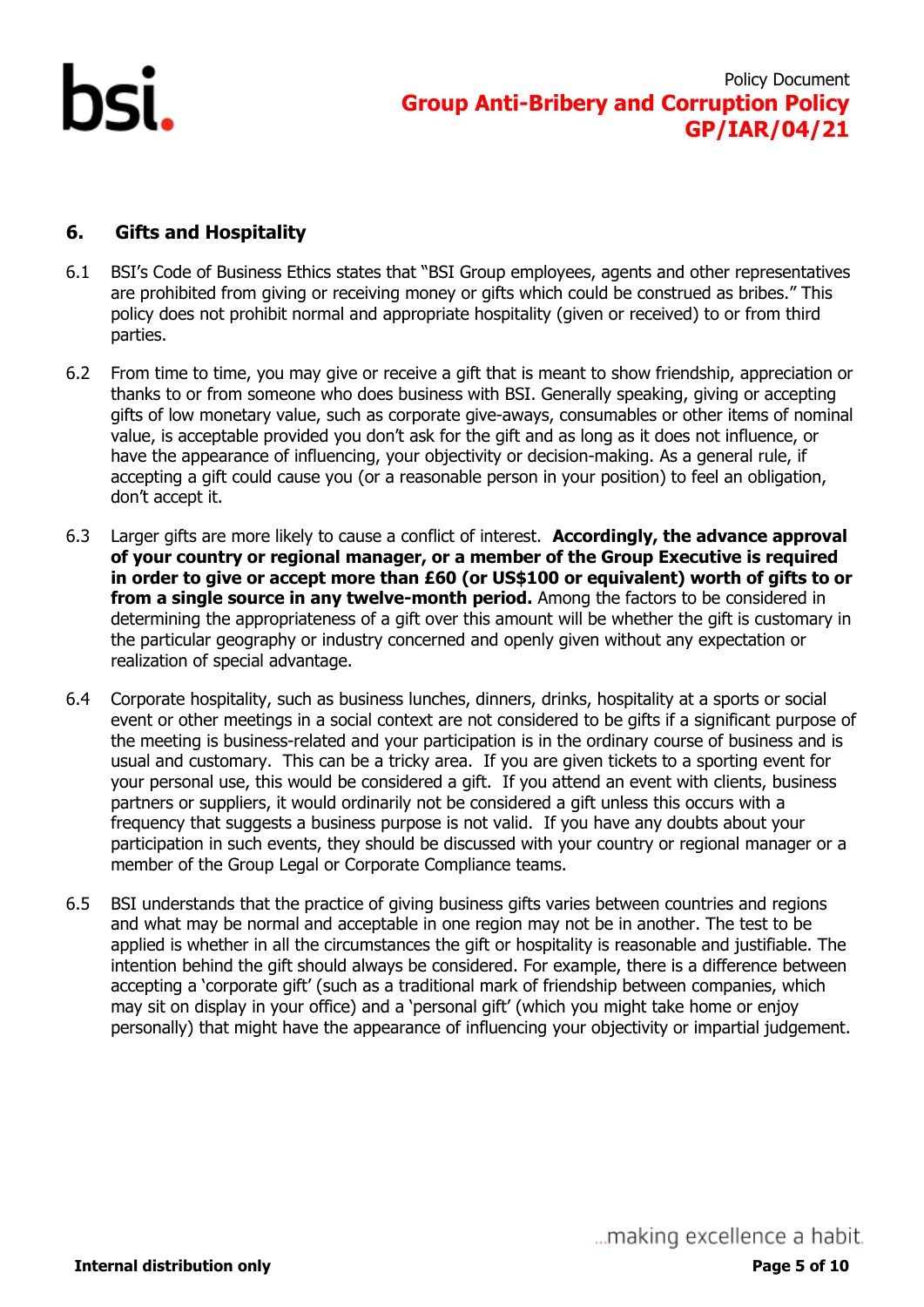

#### <span id="page-5-0"></span>**7. What is not acceptable?**

- 7.1 It is not acceptable for you (or someone on your behalf) to give, promise to give or offer a payment, gift or hospitality with the expectation or hope that a business advantage will be received, or to reward a business advantage already given.
- 7.2 It is not acceptable to give, promise to give or offer a payment, gift or hospitality to a government official, agent or representative to "facilitate" or expedite a routine procedure.
- 7.3 It is not acceptable to accept payment from a third party that you know or suspect is offered with the expectation that it will obtain a business advantage for them.
- 7.4 It is not acceptable to accept a gift or hospitality from a third party if you know or suspect that it is offered or provided with an expectation that a business advantage will be provided by us in return.
- 7.5 It is not acceptable to threaten or retaliate against another employee or person working on behalf of or representing BSI who has refused to commit a bribery offence or who has raised concerns under this policy; or engage in any activity that might lead to a breach of this policy.

#### <span id="page-5-1"></span>**8. Facilitation payments and kickbacks**

- 8.1 BSI will not make facilitation payments or "kickbacks" of any kind. Facilitation payments are typically small, unofficial payments made to secure or expedite a routine government action by a government official. They are not commonly paid in the UK but may be common in some other jurisdictions in which we operate. Kickbacks are typically payments made in return for a business favour or advantage. You must avoid any activity that might lead to, or suggest, that a facilitation payment or kickback will be made or accepted by BSI.
- 8.2 If you are asked to make any payment on behalf of BSI, you should always be mindful of what the payment is for and whether the amount requested is proportionate to the goods or services provided. You should always ask for an invoice or a receipt which details the reason for the payment. If you have any suspicions, concerns or queries regarding a payment, you should raise these with Group Legal or Corporate Compliance teams.

#### **9. Charitable Donations and Sponsorship**

9.1 BSI only makes charitable donations and provides sponsorship that are legal and ethical under local laws and practices and which are in accordance with BSI's internal policies and procedures. Please refer to the Group Charitable Donations Policy for specific information relating to making charitable donations or providing sponsorship.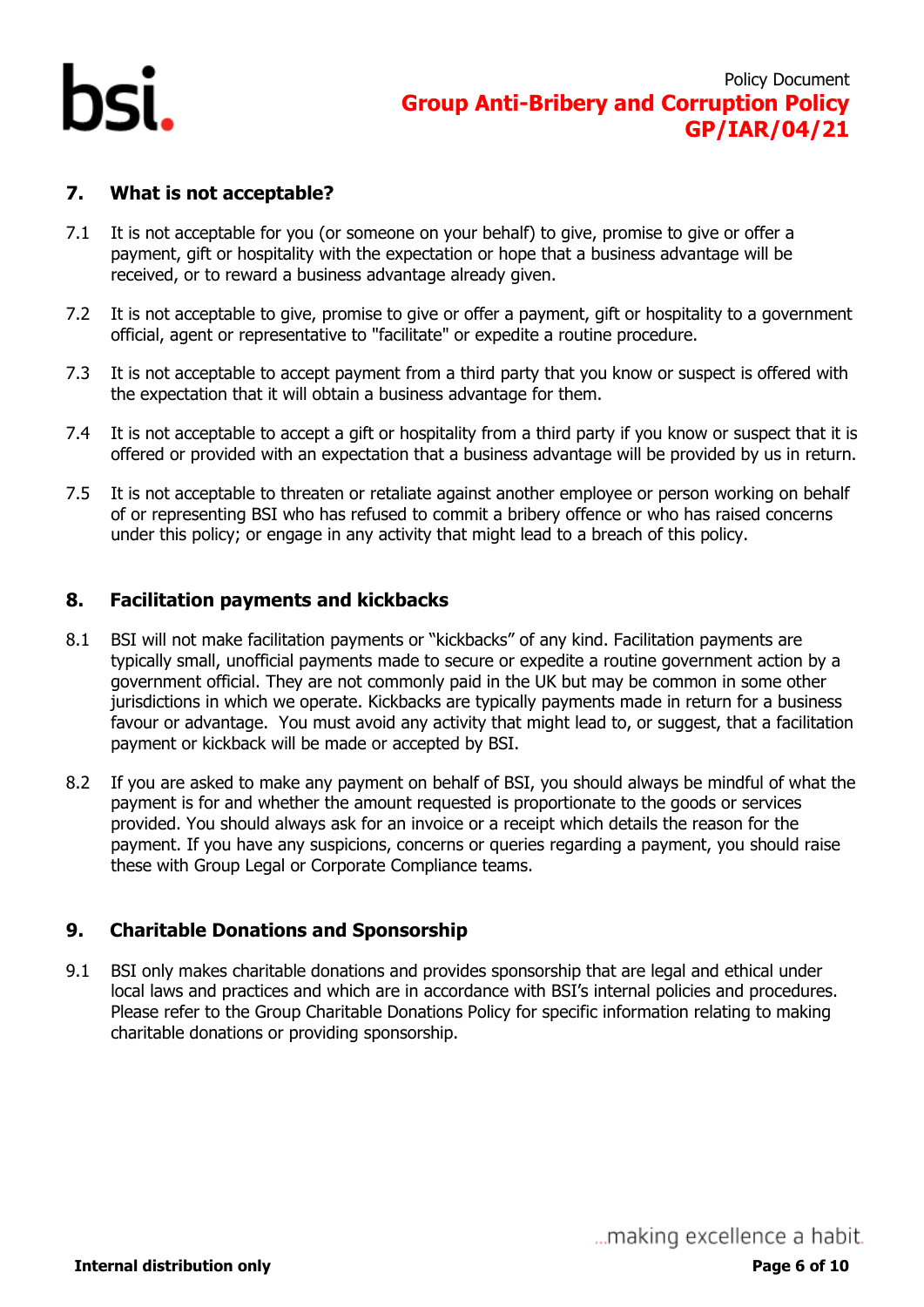

### <span id="page-6-0"></span>**10. Reporting**

- 10.1 The prevention, detection and reporting of bribery and other forms of corruption are the responsibility of all those working for BSI or under our control. All personnel and other BSI representatives are required to avoid any activity that might lead to, or suggest, a breach of this policy.
- 10.2 You must notify your line manager or Group Legal and Corporate Compliance teams or alternatively to report an incident anonymously the BSI SpeakUp service as soon as possible if you believe or suspect that a conflict with this policy has occurred, or may occur in the future. For example, if a client or potential client offers you something to gain a business advantage with us, or indicates to you that a gift or payment is required to secure their business, you should report this immediately.
- 10.3 Personnel who breaches this policy will face disciplinary action, which could result in dismissal for gross misconduct.

#### <span id="page-6-1"></span>**11. Record Keeping**

- 11.1 BSI keeps financial records and has appropriate internal controls in place to evidence the business reason for making payments to third parties. Accordingly, you must ensure that all expenses claims relating to hospitality or gifts incurred by you on behalf of BSI for the benefit of a third party are submitted in accordance with our expenses policy and specifically record the reason for the expenditure. These expenses should be recorded under the SAP line items as Promotional Gifts or Hospitality, as appropriate.
- 11.2 In addition to the advance approval required under 6.3 above, you must declare all gifts accepted above £60 or equivalent, which will be subject to managerial review. Regional and country managers will be responsible for maintaining written records, which will be audited by the Group Internal Audit & Risk function as part of their regular audits.

#### <span id="page-6-2"></span>**12. How to raise a concern**

- 12.1 You are encouraged to raise concerns about any issue or suspicion of corruption at the earliest possible stage. If you are unsure whether a particular act constitutes bribery or corruption, or if you have any other queries, you should raise them with your line manager or Group Legal and Corporate Compliance teams. If you feel that you are unable to report using any of these routes, please use the BSI SpeakUp service.
- 12.2 It is important that you tell your line manager or the Group Legal or Corporate Compliance teams, or report via the BSI SpeakUp service as soon as possible if you are offered a bribe by a third party, are asked to make one, suspect that this may happen in the future, or believe that you are a victim of another form of unlawful activity.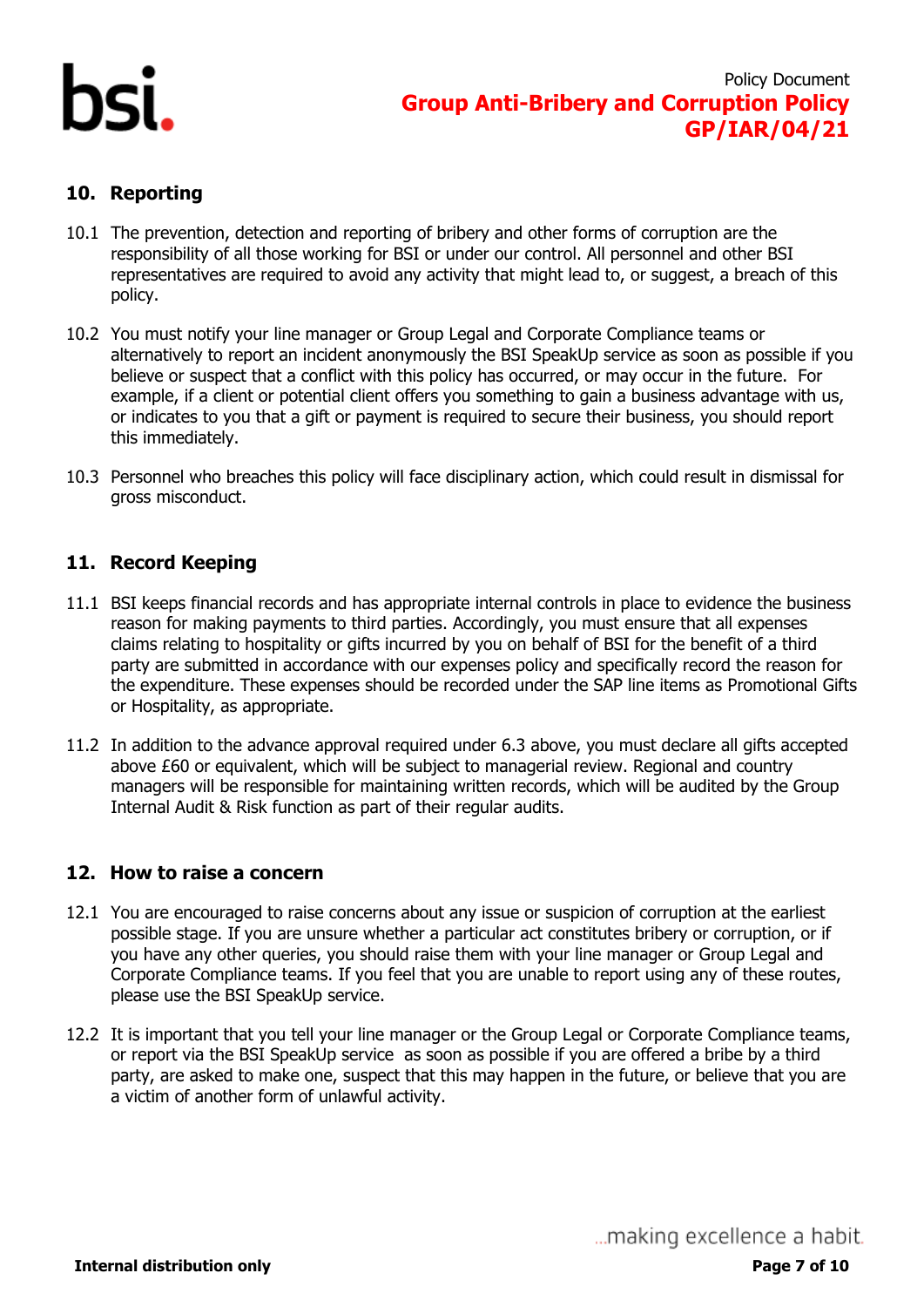

### <span id="page-7-0"></span>**13. Protection**

- 13.1 Personnel or those who are acting on behalf of BSI who refuse to accept or offer a bribe, or those who raise concerns or report another's wrongdoing, are sometimes worried about possible repercussions. BSI encourages openness and will support anyone who raises genuine concerns in good faith under this policy, even if they turn out to be mistaken.
- 13.2 BSI is committed to ensure that no one suffers any detrimental treatment as a result of refusing to take part in bribery or corruption, or because of reporting in good faith their suspicion that an actual or potential bribery or other corruption offence has taken place, or may take place in the future. Detrimental treatment includes dismissal, disciplinary action, threats or other unfavourable treatment connected with raising a concern. If you believe that you have suffered any such treatment, you should inform your line manager or the Group Legal and Corporate Compliance teams. If the matter is not remedied, and you are an employee, you should raise it formally using your local HR Grievance Procedure.

# <span id="page-7-1"></span>**14. Training**

- 14.1 Mandatory training on this policy will form part of the induction process for all new employees. All existing employees and Temporary Resources will receive mandatory annual training and regular, relevant updates on how to implement and adhere to this policy. Committee members will receive training on this policy as part of their induction programme.
- 14.2 In addition to this mandatory training, all employees including external resources, consultants and contractors will be required to attest to this policy at new version publication through BSI's Policy Management system.

#### <span id="page-7-2"></span>**15. Responsibility for this Policy**

- 15.1 BSI's Board of Directors has approved and issued this policy as part of its overall responsibility for ensuring that the BSI complies with its legal and ethical obligations, and that all those under its control comply with this policy.
- 15.2 The Group Internal Audit & Risk function has primary and day-to-day responsibility for implementing this policy, monitoring its use and effectiveness and dealing with any queries on its interpretation in conjunction with the Group Legal team. Management at all levels are responsible for ensuring those reporting to them are made aware of and understand this policy and are given adequate and regular training on it.
- 15.3 Our zero-tolerance approach to bribery and corruption must be communicated to all suppliers, contractors and business partners at the outset of our business relationship with them and as appropriate thereafter. All employees and those who are acting for or on behalf of BSI have an obligation to notify third parties of this policy at the start of any business relationship.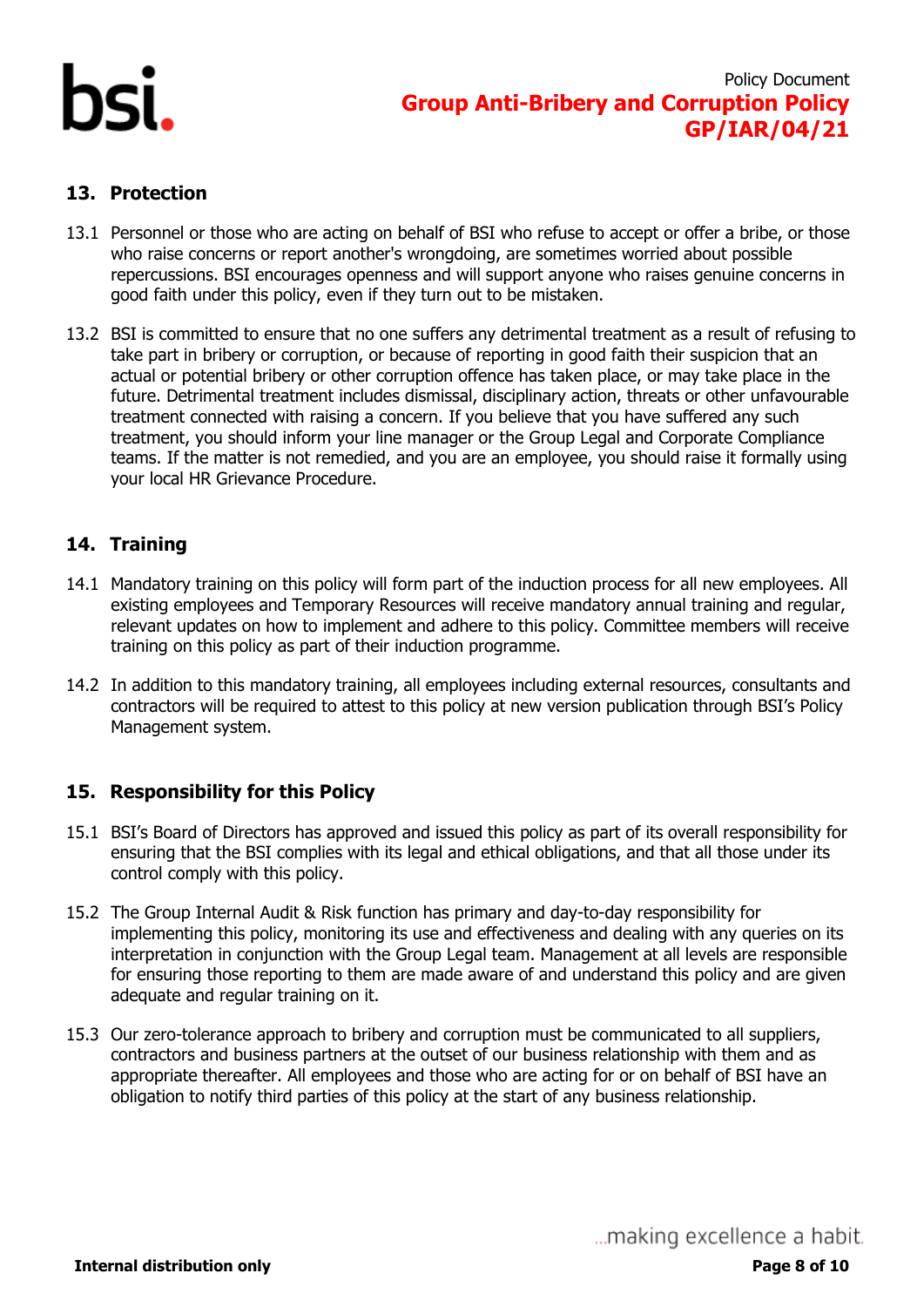

#### <span id="page-8-0"></span>**16. Monitoring and review**

- 16.1 The Group Internal Audit & Risk function will monitor the effectiveness and review the implementation of this policy regularly and will report to BSI's Board of Directors on its suitability, adequacy and effectiveness. Any improvements identified by the Board of Directors will be made as soon as possible. Internal control systems and procedures will be subject to regular audits to provide assurance that they are effective in countering bribery and corruption.
- 16.2 Employees and those who are acting for or on behalf of BSI are invited to comment on this policy and suggest ways in which it might be improved. Comments, suggestions and queries should be addressed to the Head of Internal Audit & Risk.

# **17. Contact Information**

- 17.1 Questions relating to this policy should be addressed to the Corporate Compliance Team at [compliance@bsigroup.com](mailto:compliance@bsigroup.com)
- 17.2 Requests for exceptions to this policy must be sent to the Corporate Compliance Team. No exception will be valid until the receipt of written approval of such exception. Failure to comply with this policy may be grounds for disciplinary action, up to and including dismissal.

#### **18. Related Information**

18.1 Corresponding Policies, Standards, Procedures, Guidelines and other documents:

BSI Code of Business Ethics BSI Group Charitable Donations Policy